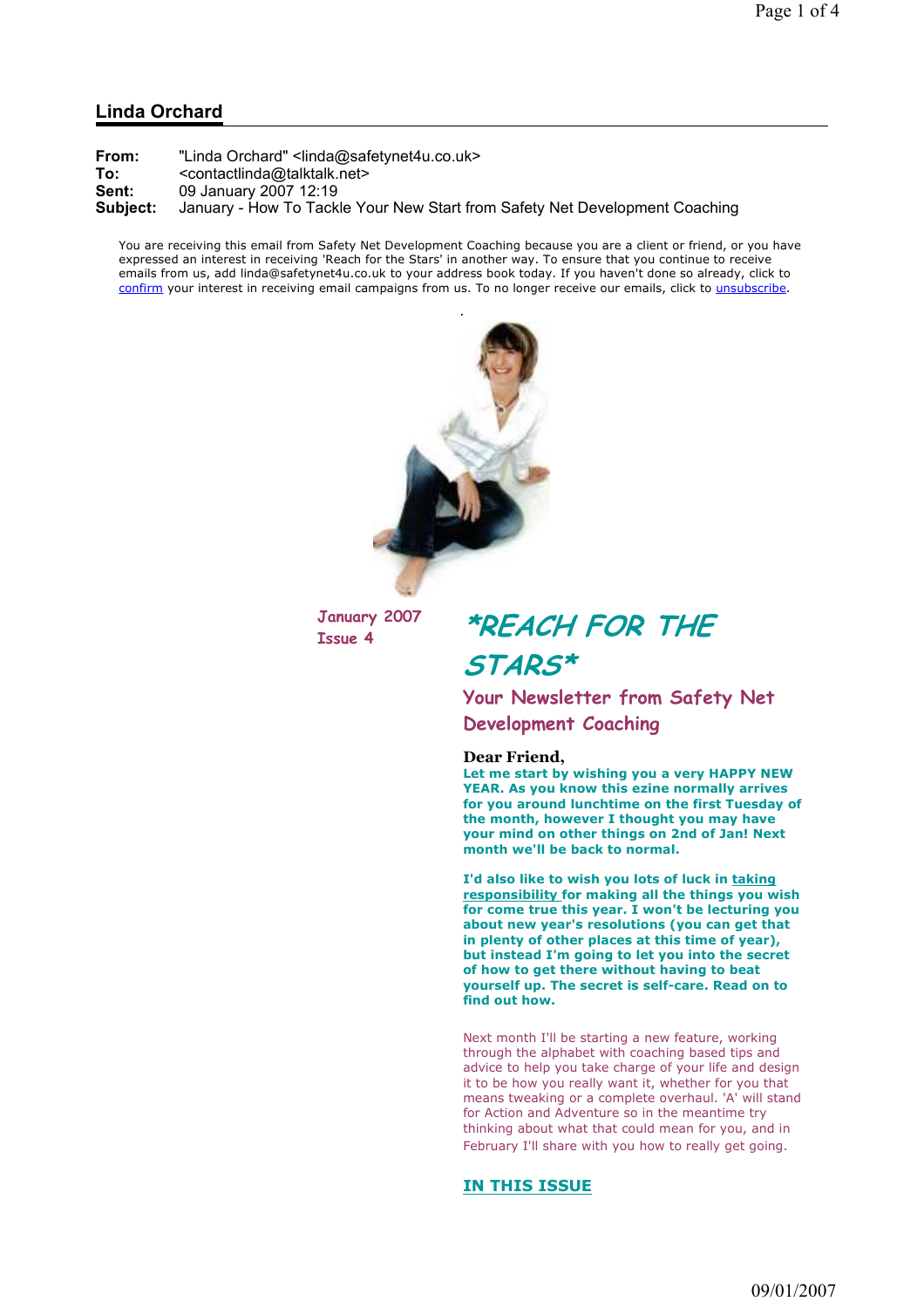- Workshops in January
- Access one Free Life Coaching session
- How to use Self Care so you don't have to bother with New Year Resolutions

## WORKSHOPS TO HELP YOU LOVE YOUR LIFE

Take this chance to consolidate a personal new start for 2007 Places still available for 17th and 27th January. BOOK NOW



To book either of Linda's workshops which promise to be both fun and focused, ring Cannons direct on: 01604 751444.

### LOVE YOUR LIFE Wednesday 17th January 7.15pm-9.15pm

Learn the secret of getting from where you are now to where you really want to be. Your chance to do a life audit and find out what changes to make to help you get personal fulfilment. If you need to start 2007 off with a bang, this 2 hour workshop will fill you with confidence, energy and new direction. Members £15 Non-members £20

## YOUR BEST YEAR YET Saturday 27th January 1-4pm

Be one of those lucky people who will not look back on their lives with regrets. Learn now how to use your behaviour and time in a more constructive way to make the absolute most of your situation. Get rid of fears and doubts which are holding you back and set exciting, achievable goals which will enable you to make 2007 your 'Best Year Yet'. You will leave this workshop having re- prioritised your goals, so be prepared to come away with a great new life action plan and the ability to put it into practice.

Members £20 Non-members £25

Both workshops will be held at the central location of Cannons Health & Fitness Club in Northampton. Easy access 5 mins from Junction 16 of the M1 www.cannons.co.u k

## WOULD YOU LIKE A FREE LIFE COACHING SESSION?

Sessions are free. You will get the opportunity to make a small voluntary donation to Macmillan Cancer Support

The opportunity to have a one-to-one session with your very own personal coach. Discuss your goals and make a plan to help you achieve them. Call me to book now - 01327 352755

If you have never tried coaching and always wondered what it could do for you, and why successful and well-known people hire coaches this is a great opportunity for you to try it out in the real world. Coaching by telephone is convenient and confidential (even though you'll want to tell other people how enjoyable and useful it was). You can book further sessions if you want to but there will certainly be no pressure on you to do so. Email me at linda@safetynet4u.co.uk or ring me on 01327 352755 to book your appointment. What a great way to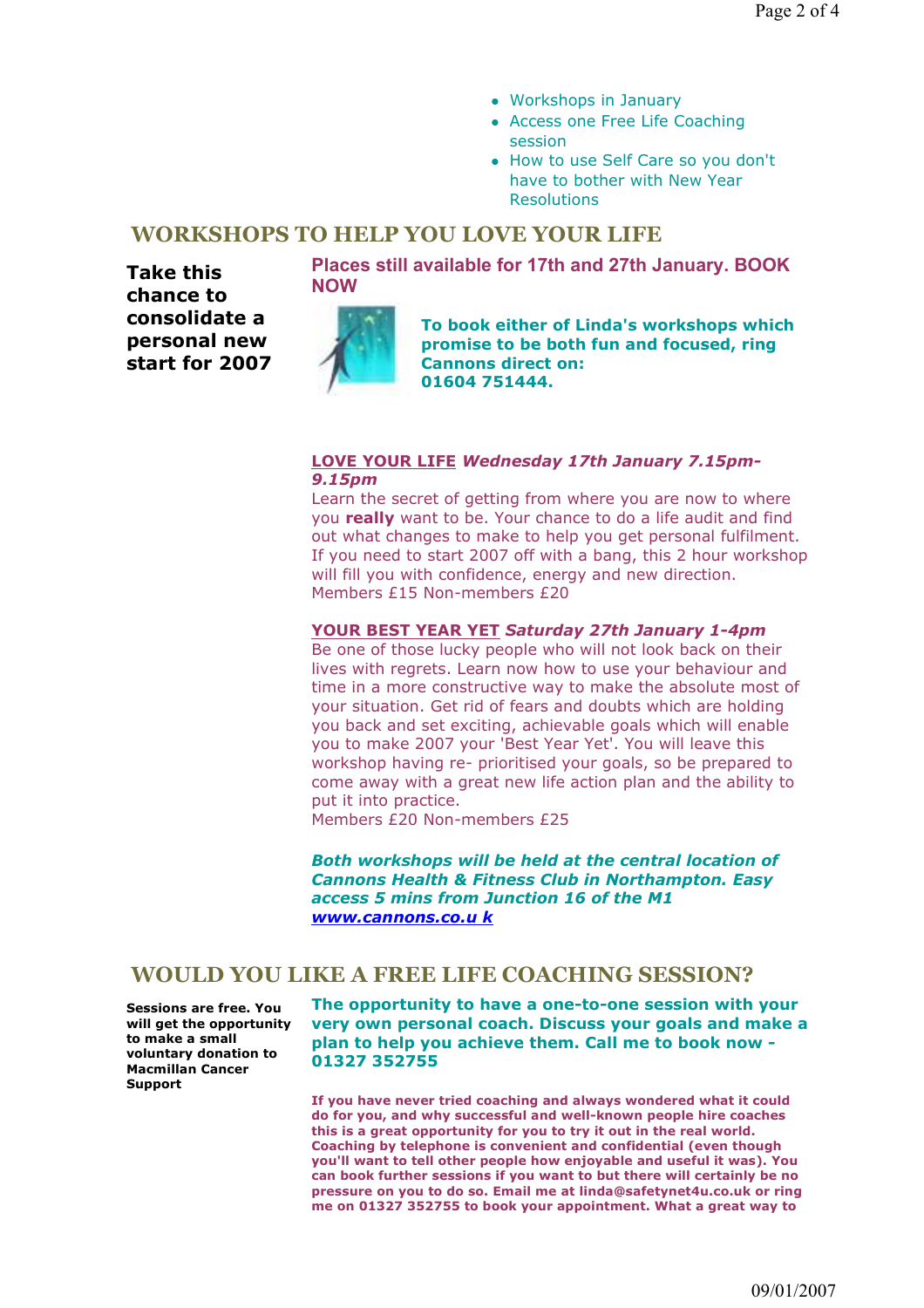launch your new year.

# "QUOTE OF THE MONTH"

Michelangelo "The greatest danger for most of us is not that our aim is too high and we miss it, but that it is too low and we reach it"



Bearing in mind that Safety Net's motto is 'reach for the stars', I wanted to share this with you. We can always achieve more than we think we can, the trick is to **believe** it. If you are of a certain age, like me, you'll remember Roy Castle's Record Breakers and his 'dedication'. So keep striving,

keep aiming just that bit higher than you think might be possible, and just see what happens.

If anyone has a success story, do let me know. Or if there's something you want support (or a kick in the right direction!) with. I could put it in the newsletter for you as extra incentive to achieve your goal as the rest of the Reach for the Stars community will be rooting for you too.

# SELF-CARE: THE TRICK TO MAKING RESOLUTIONS REDUNDANT

Pinpoint what's important to you, and make absolutely sure to include it in your life. Then sit back and see the results



This really is one of the simplest ways to make yourself feel good. It can make such a difference to your energy levels, enthusiam, motivation and the way you interact with other people and the best thing is that when you use this, many of the new year's resolutions you have been trying to conquer for years, will become

## redundant.

Self care means looking at your personal values and deciding what is REALLY important to you as opposed to what you think you ought to be doing. It may mean revisiting the hobby you loved when you were in your teens or twenties and gave up when you felt you had other more pressing responsibilities. It may mean re-connecting with friends who make you laugh, or simply making the commitment to get an early night once a week or leave work at 5pm to improve your life/work balance. Perhaps remembering what you used to do to have fun would be helpful. Maybe you've always wanted to take up painting, writing paragliding or acting and pushed it to the back of your mind. Who knows?

Well, actually **you** do. Think about what you truly love to spend time doing and take responsibility for putting more of it into your life. You will increase your levels of happiness and security and consequently will need the comfort of that chocolate cake or extra cigarette slightly less. Give it a go and let me know what happens.